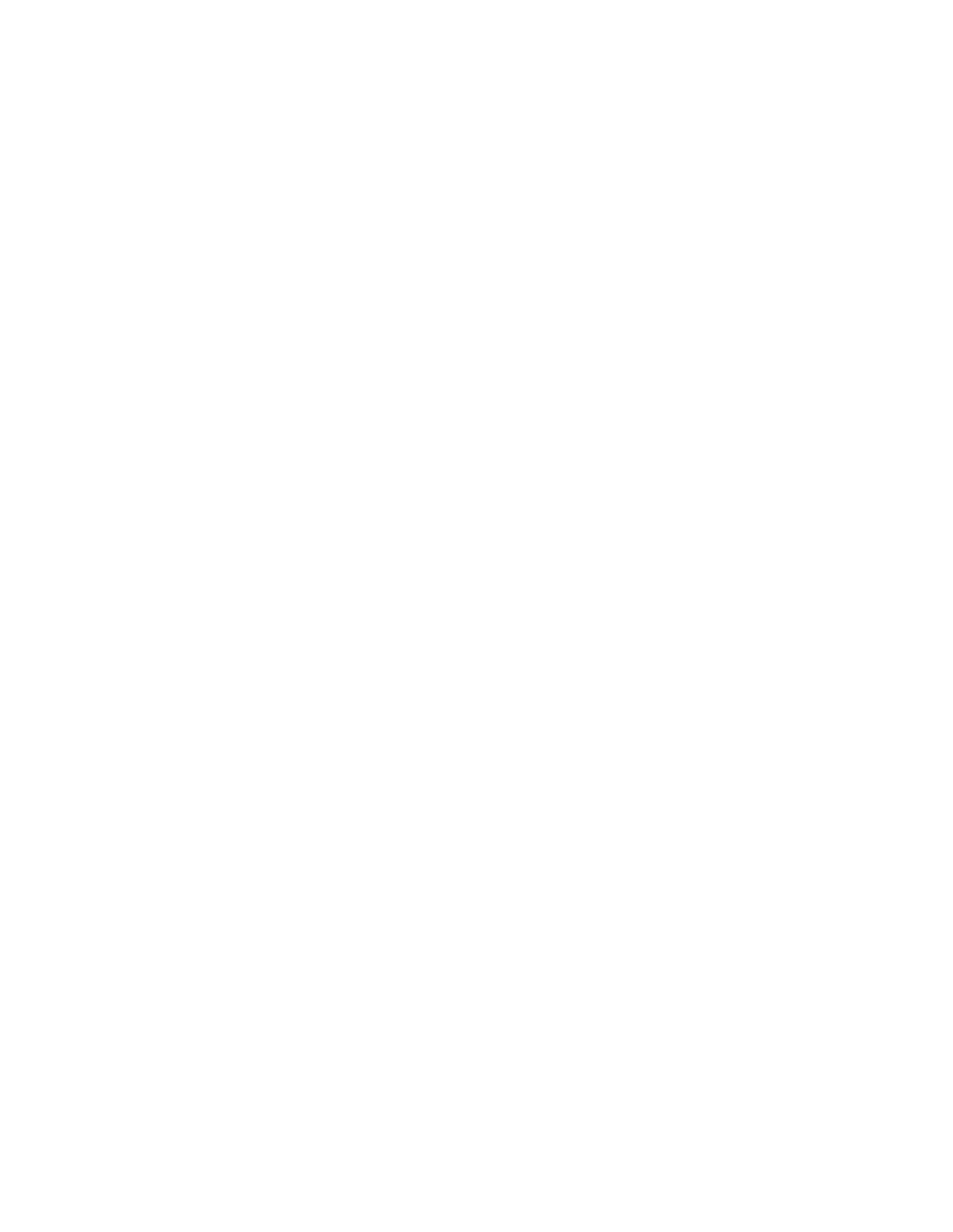| <b>AGENCY</b> | <b>Fiscal Officer</b> | <b>FEIN</b> | <b>EMPLOYER NAME</b>                           | <b>EMPLOYER</b><br><b>DBA NAME</b> | <b>ADDRESS</b>                                               | <b>DEBARMENT</b><br><b>START DATE</b> | <b>DEBARMENT</b><br><b>END DATE</b> |
|---------------|-----------------------|-------------|------------------------------------------------|------------------------------------|--------------------------------------------------------------|---------------------------------------|-------------------------------------|
| <b>DOL</b>    | <b>DOL</b>            | *****5754   | 0369 CONTRACTORS, LLC                          |                                    | 515 WEST AVE<br>UNIT PH 13NORWALK CT<br>06850                | 05/12/2021                            | 05/12/2026                          |
| DOL           | DOL                   | *****4018   | ADIRONDACK BUILDING<br><b>RESTORATION INC.</b> |                                    | 4156 WILSON ROAD EAST<br><b>TABERG NY 13471</b>              | 03/26/2019                            | 03/26/2024                          |
| DOL           | AG                    | *****1812   | ADVANCED BUILDERS & LAND<br>DEVELOPMENT, INC.  |                                    | 400 OSER AVE<br>#2300HAUPPAUGE NY 11788                      | 09/11/2019                            | 09/11/2024                          |
| DOL           | DOL                   | *****1687   | ADVANCED SAFETY<br><b>SPRINKLER INC</b>        |                                    | 261 MILL ROAD<br>P.O BOX 296EAST AURORA<br>NY 14052          | 05/29/2019                            | 05/29/2024                          |
| <b>DOL</b>    | <b>NYC</b>            | *****6775   | ADVENTURE MASONRY<br>CORP.                     |                                    | 1535 RICHMOND AVENUE<br>STATEN ISLAND NY 10314               | 12/13/2017                            | 12/13/2022                          |
| <b>DOL</b>    | <b>NYC</b>            |             | <b>AGOSTINHO TOME</b>                          |                                    | 405 BARRETTO ST<br><b>BRONX NY 10474</b>                     | 05/31/2018                            | 05/31/2023                          |
| <b>DOL</b>    | <b>NYC</b>            |             | AMJED PARVEZ                                   |                                    | 401 HANOVER AVENUE<br>STATEN ISLAND NY 10304                 | 01/11/2021                            | 01/11/2026                          |
| <b>DOL</b>    | <b>DOL</b>            |             | ANGELO F COKER                                 |                                    | 2610 SOUTH SALINA STREET<br>SUITE 14SYRACUSE NY 13205        | 09/17/2020                            | 09/17/2025                          |
| <b>DOL</b>    | <b>DOL</b>            |             | ANGELO F COKER                                 |                                    | 2610 SOUTH SALINA STREET<br>SUITE 14SYRACUSE NY 13205        | 12/04/2018                            | 12/04/2023                          |
| <b>DOL</b>    | <b>DOL</b>            |             | ANGELO GARCIA                                  |                                    | 515 WEST AVE<br>UNIT PH 13NORWALK CT<br>06850                | 05/12/2021                            | 05/12/2026                          |
| <b>DOL</b>    | <b>DOL</b>            |             | <b>ANITA SALERNO</b>                           |                                    | 158 SOLAR ST<br>SYRACUSE NY 13204                            | 01/07/2019                            | 01/07/2024                          |
| <b>DOL</b>    | <b>DOL</b>            |             | <b>ANTONIO ESTIVEZ</b>                         |                                    | 442 ARMONK RD<br>MOUNT KISCO NY 10549                        | 06/12/2018                            | 06/12/2023                          |
| <b>DOL</b>    | <b>NYC</b>            |             | ARADCO CONSTRUCTION<br><b>CORP</b>             |                                    | 115-46 132RD ST<br>SOUTH OZONE PARK NY<br>11420              | 09/17/2020                            | 09/17/2025                          |
| <b>DOL</b>    | <b>DOL</b>            |             | ARNOLD A. PAOLINI                              |                                    | 1250 BROADWAY ST<br>BUFFALO NY 14212                         | 02/03/2020                            | 02/03/2025                          |
| DOL           | <b>NYC</b>            |             | ARSHAD MEHMOOD                                 |                                    | 168-42 88TH AVENUE<br>JAMAICA NY 11432                       | 11/20/2019                            | 11/20/2024                          |
| <b>DOL</b>    | <b>DOL</b>            |             | ARVINDER ATWAL                                 |                                    | 65 KENNETH PLACE<br>NEW HYDE PARK NY 11040                   | 07/19/2017                            | 07/19/2022                          |
| DOL           | <b>NYC</b>            | *****6683   | ATLAS RESTORATION CORP.                        |                                    | 35-12 19TH AVENUE<br>ASTORIA NY 11105                        | 08/02/2017                            | 08/02/2022                          |
| DOL           | <b>NYC</b>            | *****5532   | ATWAL MECHANICALS, INC                         |                                    | 65 KENNETH PLACE<br>NEW HYDE PARK NY 11040                   | 07/19/2017                            | 07/19/2022                          |
| DOL           | <b>NYC</b>            | *****2591   | <b>AVI 212 INC.</b>                            |                                    | 260 CROPSEY AVENUE<br>APT 11GBROOKLYN NY 11214               | 10/30/2018                            | 10/30/2023                          |
| DOL           | <b>NYC</b>            |             | AVM CONSTRUCTION CORP                          |                                    | 117-72 123RD ST<br>SOUTH OZONE PARK NY<br>11420              | 09/17/2020                            | 09/17/2025                          |
| <b>DOL</b>    | <b>NYC</b>            |             | <b>AZIDABEGUM</b>                              |                                    | 524 MCDONALD AVENUE<br>BROOKLYN NY 11218                     | 09/17/2020                            | 09/17/2025                          |
| <b>DOL</b>    | <b>DOL</b>            | *****8421   | <b>B &amp; B DRYWALL, INC</b>                  |                                    | 206 WARREN AVE<br>APT 1WHITE PLAINS NY 10603                 | 12/14/2021                            | 12/14/2026                          |
| <b>DOL</b>    | <b>NYC</b>            |             | <b>BALWINDER SINGH</b>                         |                                    | 421 HUDSON ST<br>SUITE C5NEW YORK NY 10014                   | 02/20/2019                            | 02/20/2024                          |
| <b>DOL</b>    | <b>NYC</b>            | *****8416   | <b>BEAM CONSTRUCTION. INC.</b>                 |                                    | 50 MAIN ST<br>WHITE PLAINS NY 10606                          | 01/04/2019                            | 01/04/2024                          |
| <b>DOL</b>    | <b>DOL</b>            |             | <b>BERNARD BEGLEY</b>                          |                                    | 38 LONG RIDGE ROAD<br>BEDFORD NY 10506                       | 12/18/2019                            | 12/18/2024                          |
| <b>DOL</b>    | <b>NYC</b>            | *****2113   | <b>BHW CONTRACTING. INC.</b>                   |                                    | 401 HANOVER AVENUE<br>STATEN ISLAND NY 10304                 | 01/11/2021                            | 01/11/2026                          |
| <b>DOL</b>    | <b>DOL</b>            |             | <b>BIAGIO CANTISANI</b>                        |                                    |                                                              | 06/12/2018                            | 06/12/2023                          |
| <b>DOL</b>    | <b>DOL</b>            | *****3627   | <b>BJB CONSTRUCTION CORP.</b>                  |                                    | 38 LONG RIDGE ROAD<br>BEDFORD NY 10506                       | 12/18/2019                            | 12/18/2024                          |
| <b>DOL</b>    | <b>DOL</b>            | *****4512   | <b>BOB BRUNO EXCAVATING,</b><br><b>INC</b>     |                                    | 5 MORNINGSIDE DR<br>AUBURN NY 13021                          | 05/28/2019                            | 05/28/2024                          |
| <b>DOL</b>    | <b>DOL</b>            |             | <b>BOGDAN MARKOVSKI</b>                        |                                    | 370 W. PLEASANTVIEW AVE<br>SUITE 2.329HACKENSACK NJ<br>07601 | 02/11/2019                            | 02/11/2024                          |
| <b>DOL</b>    | <b>DOL</b>            |             | <b>BRADLEY J SCHUKA</b>                        |                                    | <b>4 BROTHERS ROAD</b><br>WAPPINGERS FALLS NY 12590          | 10/20/2020                            | 10/20/2025                          |
| <b>DOL</b>    | <b>DOL</b>            |             | BRUCE P. NASH JR.                              |                                    | 5841 BUTTERNUT ROAD<br>EAST SYRACUSE NY 13057                | 09/12/2018                            | 09/12/2023                          |
| <b>DOL</b>    | <b>DOL</b>            | *****0225   | <b>C&amp;D LAFACE</b><br>CONSTRUCTION, INC.    |                                    | 8531 OSWEGO RD<br>BALDWINSVILLE NY 13027                     | 02/03/2020                            | 01/09/2023                          |
| <b>DOL</b>    | <b>DOL</b>            | *****9383   | C.C. PAVING AND<br>EXCAVATING, INC.            |                                    | 2610 SOUTH SALINA ST<br>SUITE 12SYRACUSE NY 13205            | 09/17/2020                            | 09/17/2025                          |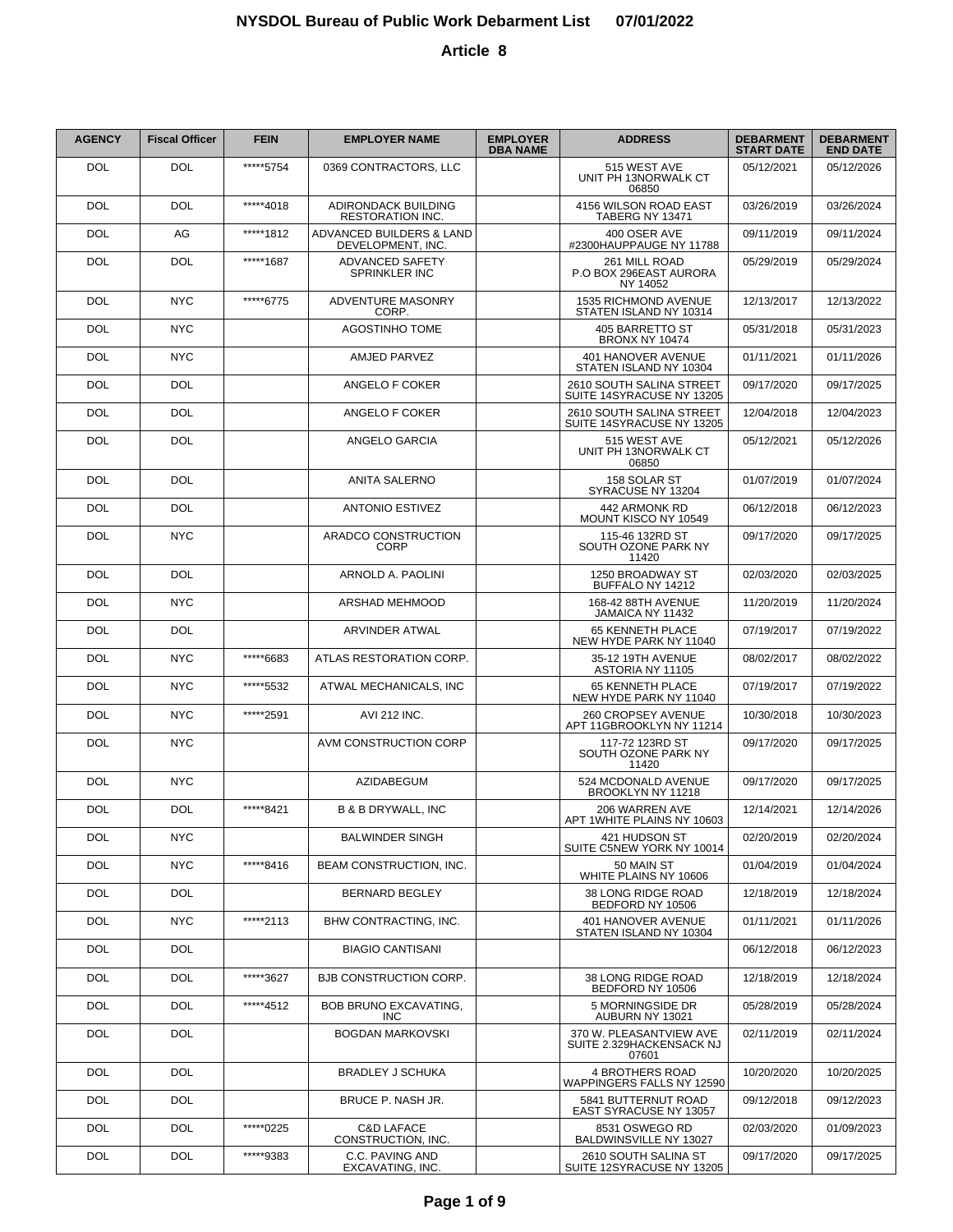| DOL        | DOL        | *****9383 | C.C. PAVING AND<br>EXCAVATING, INC.                            |                                                                                         | 2610 SOUTH SALINA ST<br>SUITE 12SYRACUSE NY 13205       | 12/04/2018 | 12/04/2023 |
|------------|------------|-----------|----------------------------------------------------------------|-----------------------------------------------------------------------------------------|---------------------------------------------------------|------------|------------|
| DOL        | DOL        | *****4083 | C.P.D. ENTERPRISES, INC                                        |                                                                                         | P.O BOX 281<br>WALDEN NY 12586                          | 03/03/2020 | 03/03/2025 |
| DOL        | DOL        | *****5161 | CALADRI DEVELOPMENT<br>CORP.                                   |                                                                                         | 1223 PARK ST.<br>PEEKSKILL NY 10566                     | 05/17/2021 | 05/17/2026 |
| DOL        | DOL        | *****3391 | CALI ENTERPRISES, INC.                                         |                                                                                         | 1223 PARK STREET<br>PEEKSKILL NY 10566                  | 05/17/2021 | 05/17/2026 |
| DOL        | <b>NYC</b> |           | CALVIN WALTERS                                                 |                                                                                         | <b>465 EAST THIRD ST</b><br>MT. VERNON NY 10550         | 09/09/2019 | 09/09/2024 |
| DOL        | DOL        |           | CANTISANI & ASSOCIATES<br>LTD                                  |                                                                                         | 442 ARMONK RD<br>MOUNT KISCSO NY 10549                  | 06/12/2018 | 06/12/2023 |
| <b>DOL</b> | <b>DOL</b> |           | CANTISANI HOLDING LLC                                          |                                                                                         |                                                         | 06/12/2018 | 06/12/2023 |
| DOL        | <b>DOL</b> |           | <b>CARMEN RACHETTA</b>                                         |                                                                                         | 8531 OSWEGO RD<br>BALDWINSVILLE NY 13027                | 02/03/2020 | 02/03/2025 |
| DOL        | <b>DOL</b> |           | CARMENA RACHETTA                                               |                                                                                         | 8531 OSWEGO ROAD<br>BALDWINSVILLE NY 13027              | 02/03/2020 | 01/09/2023 |
| DOL        | DOL        | *****3812 | CARMODY "2" INC                                                |                                                                                         |                                                         | 06/12/2018 | 06/12/2023 |
| DOL        | DOL        | *****1143 | <b>CARMODY BUILDING CORP</b>                                   | <b>CARMODY</b><br>CONTRACTIN<br><b>G AND</b><br><b>CARMODY</b><br>CONTRACTIN<br>G CORP. | 442 ARMONK RD<br>MOUNT KISCO NY 10549                   | 06/12/2018 | 06/12/2023 |
| <b>DOL</b> | <b>DOL</b> |           | <b>CARMODY CONCRETE</b><br><b>CORPORATION</b>                  |                                                                                         |                                                         | 06/12/2018 | 06/12/2023 |
| <b>DOL</b> | <b>DOL</b> |           | <b>CARMODY ENTERPRISES.</b><br>LTD.                            |                                                                                         | 442 ARMONK RD<br>MOUNT KISCO NY 10549                   | 06/12/2018 | 06/12/2023 |
| DOL        | <b>DOL</b> |           | <b>CARMODY INC</b>                                             |                                                                                         | 442 ARMONK RD<br>MOUNT KISCO NY 10549                   | 06/12/2018 | 06/12/2023 |
| <b>DOL</b> | <b>DOL</b> | *****3812 | <b>CARMODY INDUSTRIES INC</b>                                  |                                                                                         |                                                         | 06/12/2018 | 06/12/2023 |
| DOL        | <b>DOL</b> |           | <b>CARMODY MAINTENANCE</b><br><b>CORPORATION</b>               |                                                                                         | 442 ARMONK RD<br>MOUNT KISCO NY 10549                   | 06/12/2018 | 06/12/2023 |
| <b>DOL</b> | <b>DOL</b> |           | <b>CARMODY MASONRY CORP</b>                                    |                                                                                         | 442 ARMONK RD<br>MOUNT KISCO NY 10549                   | 06/12/2018 | 06/12/2023 |
| <b>DOL</b> | AG         |           | CESAR J. AGUDELO                                               |                                                                                         | 81-06 34TH AVENUE<br>APT. 6EJACKSON HEIGHTS NY<br>11372 | 02/07/2018 | 02/07/2023 |
| <b>DOL</b> | <b>DOL</b> | *****0026 | <b>CHANTICLEER</b><br><b>CONSTRUCTION LLC</b>                  |                                                                                         | <b>4 BROTHERS ROAD</b><br>WAPPINGERS FALLS NY 12590     | 10/20/2020 | 10/20/2025 |
| <b>DOL</b> | <b>NYC</b> |           | <b>CHARLES ZAHRADKA</b>                                        |                                                                                         | 863 WASHINGTON STREET<br>FRANKLIN SQUARE NY 11010       | 03/10/2020 | 03/10/2025 |
| <b>DOL</b> | <b>DOL</b> |           | <b>CHRISTOPHER GRECO</b>                                       |                                                                                         | <b>26 NORTH MYRTLE AVENUE</b><br>SPRING VALLEY NY 10956 | 02/18/2021 | 02/18/2026 |
| <b>DOL</b> | <b>DOL</b> |           | <b>CHRISTOPHER J MAINI</b>                                     |                                                                                         | <b>19 CAITLIN AVE</b><br>JAMESTOWN NY 14701             | 09/17/2018 | 09/17/2023 |
| <b>DOL</b> | <b>DOL</b> |           | <b>CHRISTOPHER</b><br>PAPASTEFANOU A/K/A CHRIS<br>PAPASTEFANOU |                                                                                         | 1445 COMMERCE AVE<br>BRONX NY 10461                     | 05/30/2019 | 05/30/2024 |
| DOL        | DOL        | *****1927 | <b>CONSTRUCTION PARTS</b><br>WAREHOUSE, INC.                   | <b>CPW</b>                                                                              | 5841 BUTTERNUT ROAD<br><b>EAST SYRACUSE NY 13057</b>    | 09/12/2018 | 09/12/2023 |
| DOL        | DOL        | *****3228 | CROSS-COUNTY<br>LANDSCAPING AND TREE<br>SERVICE, INC.          | <b>ROCKLAND</b><br>TREE<br><b>SERVICE</b>                                               | <b>26 NORTH MYRTLE AVENUE</b><br>SPRING VALLEY NY 10956 | 02/18/2021 | 02/18/2026 |
| <b>DOL</b> | <b>DOL</b> | *****2524 | <b>CSI ELECTRICAL &amp;</b><br>MECHANICAL INC                  |                                                                                         | 42-32 235TH ST<br>DOUGLASTON NY 11363                   | 01/14/2019 | 01/14/2024 |
| <b>DOL</b> | NYC.       |           | DALJIT KAUR BOPARAI                                            |                                                                                         | 185-06 56TH AVE<br>FRESH MEADOW NY 11365                | 10/17/2017 | 10/17/2022 |
| <b>DOL</b> | DOL.       | *****7619 | DANCO CONSTRUCTION<br>UNLIMITED INC.                           |                                                                                         | <b>485 RAFT AVENUE</b><br>HOLBROOK NY 11741             | 10/19/2021 | 10/19/2026 |
| <b>DOL</b> | <b>DOL</b> |           | DARIAN L COKER                                                 |                                                                                         | 2610 SOUTH SALINA ST<br>SUITE 2CSYRACUSE NY 13205       | 09/17/2020 | 09/17/2025 |
| <b>DOL</b> | DOL        |           | DARIAN L COKER                                                 |                                                                                         | 2610 SOUTH SALINA ST<br>SUITE 2CSYRACUSE NY 13205       | 12/04/2018 | 12/04/2023 |
| <b>DOL</b> | NYC.       |           | DAVID WEINER                                                   |                                                                                         | 14 NEW DROP LANE<br>2ND FLOORSTATEN ISLAND<br>NY 10306  | 11/14/2019 | 11/14/2024 |
| <b>DOL</b> | AG         |           | DEBRA MARTINEZ                                                 |                                                                                         | 31 BAY ST<br>BROOKLYN NY 11231                          | 03/28/2018 | 03/28/2023 |
| <b>DOL</b> | <b>DOL</b> |           | <b>DELPHI PAINTING &amp;</b><br>DECORATING CO INC              |                                                                                         | 1445 COMMERCE AVE<br><b>BRONX NY 10461</b>              | 05/30/2019 | 05/30/2024 |
| <b>DOL</b> | <b>NYC</b> |           | <b>DIMITRIOS TSOUMAS</b>                                       |                                                                                         | 35-12 19TH AVENUE<br>ASTORIA NY 11105                   | 08/02/2017 | 08/02/2022 |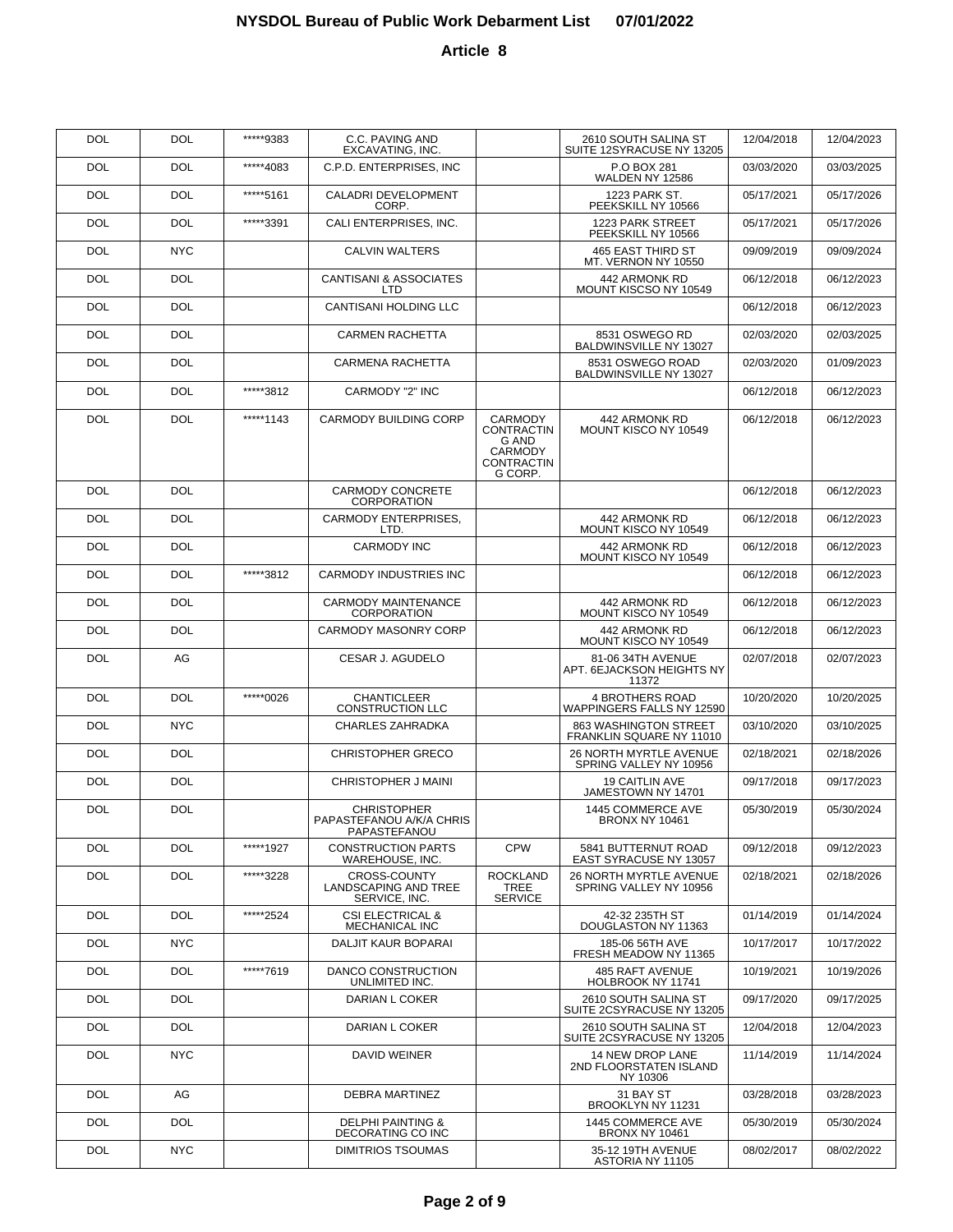| <b>DOL</b> | <b>DOL</b> |           | DOMENICO LAFACE                                                   |                                           | 8531 OSWEGO RD<br>BALDWINSVILLE NY 13027                   | 02/03/2020 | 01/09/2023 |
|------------|------------|-----------|-------------------------------------------------------------------|-------------------------------------------|------------------------------------------------------------|------------|------------|
| <b>DOL</b> | <b>DOL</b> | *****5175 | EAGLE MECHANICAL AND<br><b>GENERAL CONSTRUCTION</b><br><b>LLC</b> |                                           | 11371 RIDGE RD<br>WOLCOTT NY 14590                         | 02/03/2020 | 02/03/2025 |
| <b>DOL</b> | <b>DOL</b> |           | <b>EAST COAST PAVING</b>                                          |                                           | 2238 BAKER RD<br>GILLETT PA 16923                          | 03/12/2018 | 03/12/2023 |
| <b>DOL</b> | DA         |           | <b>EDWIN HUTZLER</b>                                              |                                           | 2375 RAYNOR STREET<br>RONKONKOMA NY 11779                  | 08/04/2021 | 08/04/2026 |
| <b>DOL</b> | DOL        | *****0780 | <b>EMES HEATING &amp; PLUMBING</b><br><b>CONTR</b>                |                                           | 5 EMES LANE<br>MONSEY NY 10952                             | 01/20/2002 | 01/20/3002 |
| <b>DOL</b> | <b>NYC</b> | *****5917 | EPOCH ELECTRICAL, INC                                             |                                           | 97-18 50TH AVE<br>CORONA NY 11368                          | 04/19/2018 | 04/19/2024 |
| <b>DOL</b> | DOL        |           | <b>FAIGY LOWINGER</b>                                             |                                           | <b>11 MOUNTAIN RD</b><br>28 VAN BUREN DRMONROE<br>NY 10950 | 03/20/2019 | 03/20/2024 |
| <b>DOL</b> | <b>DOL</b> |           | <b>FRANK BENEDETTO</b>                                            |                                           | 19 CATLIN AVE<br>JAMESTOWN NY 14701                        | 09/17/2018 | 09/17/2023 |
| <b>DOL</b> | <b>DOL</b> | *****4722 | <b>FRANK BENEDETTO AND</b><br>CHRISTOPHER J MAINI                 | <b>B&amp;M</b><br><b>CONCRETE</b>         | <b>19 CAITLIN AVE</b><br>JAMESTOWN NY 14701                | 09/17/2018 | 09/17/2023 |
| <b>DOL</b> | <b>NYC</b> |           | <b>FRANK MAINI</b>                                                |                                           | 1766 FRONT ST<br>YORKTOWN HEIGHTS NY<br>10598              | 01/17/2018 | 01/17/2023 |
| <b>DOL</b> | DA         |           | <b>FREDERICK HUTZLER</b>                                          |                                           | 2375 RAYNOR STREET<br>RONKONKOMA NY 11779                  | 08/04/2021 | 08/04/2026 |
| <b>DOL</b> | <b>NYC</b> | *****6616 | <b>G &amp; G MECHANICAL</b><br>ENTERPRISES, LLC.                  |                                           | 1936 HEMPSTEAD TURNPIKE<br>EAST MEDOW NY 11554             | 11/29/2019 | 11/29/2024 |
| <b>DOL</b> | <b>DOL</b> |           | <b>GABRIEL FRASSETTI</b>                                          |                                           |                                                            | 04/10/2019 | 04/10/2024 |
| <b>DOL</b> | <b>NYC</b> |           | <b>GAYATRI MANGRU</b>                                             |                                           | 21 DAREWOOD LANE<br>VALLEY STREAM NY 11581                 | 09/17/2020 | 09/17/2025 |
| <b>DOL</b> | <b>DOL</b> |           | <b>GEOFF CORLETT</b>                                              |                                           | 415 FLAGGER AVE<br>#302STUART FL 34994                     | 10/31/2018 | 10/31/2023 |
| <b>DOL</b> | DA         |           | <b>GEORGE LUCEY</b>                                               |                                           | 150 KINGS STREET<br>BROOKLYN NY 11231                      | 01/19/1998 | 01/19/2998 |
| <b>DOL</b> | <b>DOL</b> |           | <b>GIGI SCHNECKENBURGER</b>                                       |                                           | 261 MILL RD<br>EAST AURORA NY 14052                        | 05/29/2019 | 05/29/2024 |
| <b>DOL</b> | <b>DOL</b> |           | <b>GIOVANNI LAFACE</b>                                            |                                           | 8531 OSWEGO RD<br>BALDWINSVILLE NY 13027                   | 02/03/2020 | 01/09/2023 |
| <b>DOL</b> | <b>NYC</b> | *****3164 | <b>GLOBE GATES INC</b>                                            | <b>GLOBAL</b><br>OVERHEAD<br><b>DOORS</b> | 405 BARRETTO ST<br><b>BRONX NY 10474</b>                   | 05/31/2018 | 05/31/2023 |
| DOL        | <b>NYC</b> |           | <b>GREAT ESTATE</b><br>CONSTRUCTION, INC.                         |                                           | 327 STAGG ST<br>BROOKLYN NY 11206                          | 10/10/2017 | 10/10/2022 |
| DOL        | <b>DOL</b> |           | <b>GREGORY S. OLSON</b>                                           |                                           | P.O BOX 100<br>200 LATTA BROOK<br>PARKHORSEHEADS NY 14845  | 03/08/2018 | 03/08/2023 |
| <b>DOL</b> | <b>DOL</b> |           | <b>HANS RATH</b>                                                  |                                           | 24 ELDOR AVENUE<br>NEW CITY NY 10956                       | 02/03/2020 | 02/03/2025 |
| <b>DOL</b> | <b>NYC</b> | *****3228 | <b>HEIGHTS ELEVATOR CORP.</b>                                     |                                           | 1766 FRONT ST<br>YORKTOWN HEIGHTS NY<br>10598              | 01/17/2018 | 01/17/2023 |
| <b>DOL</b> | <b>DOL</b> | *****5131 | INTEGRITY MASONRY, INC.                                           | M&R<br><b>CONCRETE</b>                    | 722 8TH AVE<br>WATERVLIET NY 12189                         | 06/05/2018 | 06/05/2023 |
| <b>DOL</b> | <b>DOL</b> |           | <b>IRENE KASELIS</b>                                              |                                           | 32 PENNINGTON AVE<br>WALDWICK NJ 07463                     | 05/30/2019 | 05/30/2024 |
| <b>DOL</b> | <b>DOL</b> | *****9211 | <b>J. WASE CONSTRUCTION</b><br>CORP.                              |                                           | 8545 RT 9W<br>ATHENS NY 12015                              | 03/09/2021 | 03/09/2026 |
| <b>DOL</b> | <b>DOL</b> |           | J.A. HIRES CADWALLADER                                            |                                           | P.O BOX 100<br>200 LATTA BROOK<br>PARKHORSEHEADS NY 14845  | 03/08/2018 | 03/08/2023 |
| <b>DOL</b> | <b>DOL</b> |           | JAMES C. DELGIACCO                                                |                                           | 722 8TH AVE<br>WATERVLIET NY 12189                         | 06/05/2018 | 06/05/2023 |
| <b>DOL</b> | DOL        |           | JAMES J. BAKER                                                    |                                           | 7901 GEE ROAD<br>CANASTOTA NY 13032                        | 08/17/2021 | 08/17/2026 |
| <b>DOL</b> | DOL        |           | <b>JAMES LIACONE</b>                                              |                                           | 9365 WASHINGTON ST<br>LOCKPORT IL 60441                    | 07/23/2018 | 07/23/2023 |
| <b>DOL</b> | DOL        |           | <b>JAMES RACHEL</b>                                               |                                           | 9365 WASHINGTON ST<br>LOCKPORT IL 60441                    | 07/23/2018 | 07/23/2023 |
| <b>DOL</b> | DOL        |           | JASON P. RACE                                                     |                                           | 3469 STATE RT. 69<br>PERISH NY 13131                       | 09/29/2021 | 09/29/2026 |
| <b>DOL</b> | DOL        |           | JASON P. RACE                                                     |                                           | 3469 STATE RT. 69<br>PERISH NY 13131                       | 02/09/2022 | 02/09/2027 |
| <b>DOL</b> | DOL.       |           | JASON P. RACE                                                     |                                           | 3469 STATE RT. 69<br>PERISH NY 13131                       | 03/01/2022 | 03/01/2027 |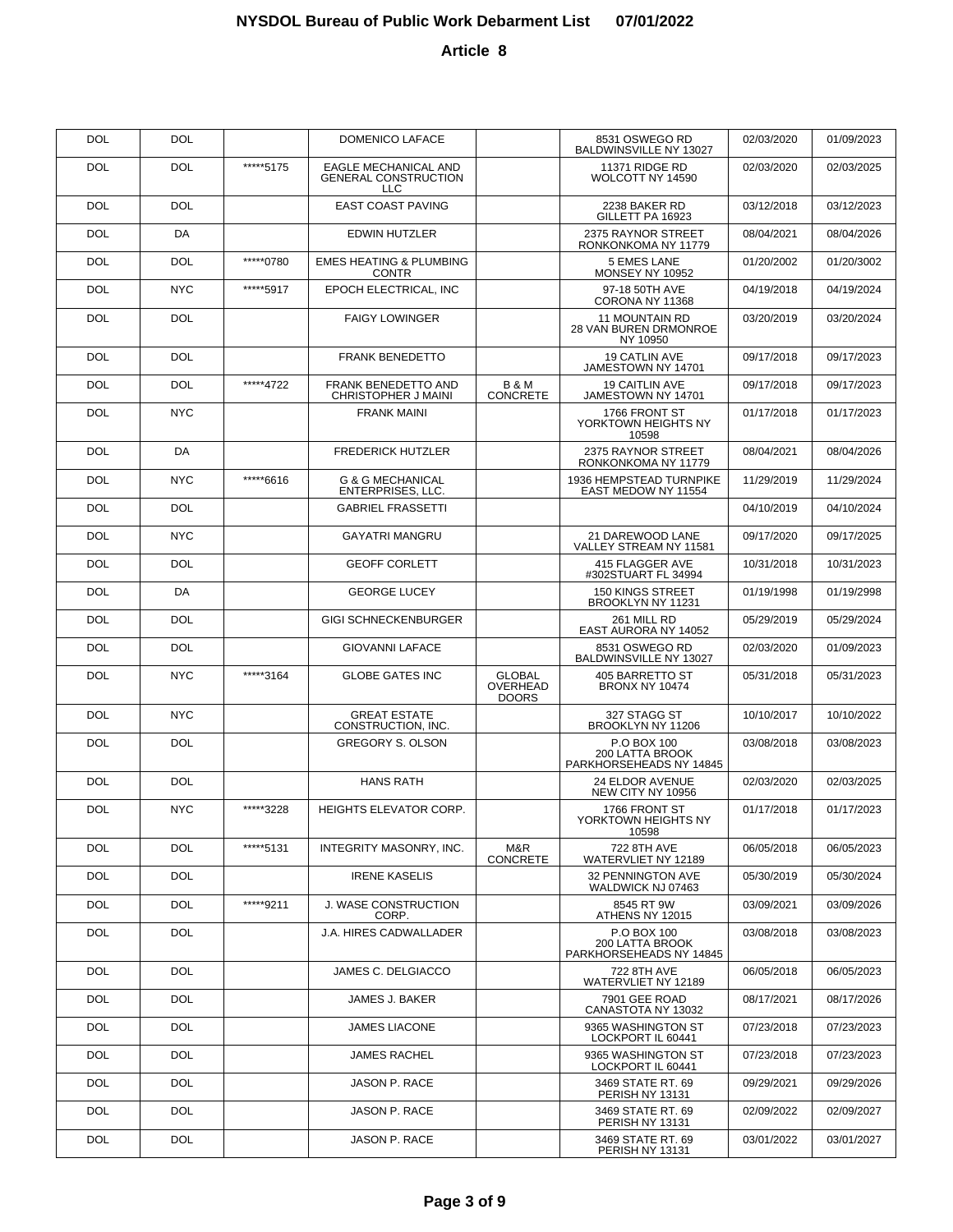| <b>DOL</b> | <b>DOL</b> | *****7993 | <b>JBS DIRT, INC.</b>                                      |                             | 7901 GEE ROAD<br>CANASTOTA NY 13032                       | 08/17/2021 | 08/17/2026 |
|------------|------------|-----------|------------------------------------------------------------|-----------------------------|-----------------------------------------------------------|------------|------------|
| <b>DOL</b> | <b>DOL</b> | *****5368 | <b>JCH MASONRY &amp;</b><br><b>LANDSCAPING INC.</b>        |                             | <b>35 CLINTON AVE</b><br>OSSINING NY 10562                | 09/12/2018 | 09/12/2023 |
| <b>DOL</b> | <b>NYC</b> |           | <b>JENNIFER GUERRERO</b>                                   |                             | 1936 HEMPSTEAD TURNPIKE<br>EAST MEADOW NY 11554           | 11/29/2019 | 11/29/2024 |
| <b>DOL</b> | <b>DOL</b> |           | <b>JIM PLAUGHER</b>                                        |                             | 17613 SANTE FE LINE ROAD<br>WAYNEFIELD OH 45896           | 07/16/2021 | 07/16/2026 |
| <b>DOL</b> | AG         |           | JOHN ANTHONY MASSINO                                       |                             | 36-49 204TH STREET<br>BAYSIDE NY 11372                    | 02/07/2018 | 02/07/2023 |
| <b>DOL</b> | <b>DOL</b> |           | JOHN F. CADWALLADER                                        |                             | 200 LATTA BROOK PARK<br>HORSEHEADS NY 14845               | 03/08/2018 | 03/08/2023 |
| <b>DOL</b> | <b>DOL</b> | *****4612 | JOHN F. CADWALLADER, INC.                                  | THE GLASS<br><b>COMPANY</b> | P.O BOX 100<br>200 LATTA BROOK<br>PARKHORSEHEADS NY 14845 | 03/08/2018 | 03/08/2023 |
| <b>DOL</b> | <b>DOL</b> |           | <b>JOHN GOCEK</b>                                          |                             | <b>14B COMMERCIAL AVE</b><br>ALBANY NY 12065              | 11/14/2019 | 11/14/2024 |
| <b>DOL</b> | <b>DOL</b> |           | <b>JOHN LUCIANO</b>                                        |                             |                                                           | 05/14/2018 | 05/14/2023 |
| <b>DOL</b> | <b>DOL</b> |           | <b>JOHN MARKOVIC</b>                                       |                             | <b>47 MANDON TERRACE</b><br>HAWTHORN NJ 07506             | 03/29/2021 | 03/29/2026 |
| <b>DOL</b> | <b>DOL</b> |           | JOHN WASE                                                  |                             | 8545 RT 9W<br>ATHENS NY 12015                             | 03/09/2021 | 03/09/2026 |
| <b>DOL</b> | AG         | *****0600 | JOHNCO CONTRACTING, INC.                                   |                             | 36-49 204TH STREET<br>BAYSIDE NY 11372                    | 02/07/2018 | 02/07/2023 |
| <b>DOL</b> | <b>DOL</b> |           | JON E DEYOUNG                                              |                             | 261 MILL RD<br>P.O BOX 296EAST AURORA<br>NY 14052         | 05/29/2019 | 05/29/2024 |
| <b>DOL</b> | <b>DOL</b> |           | <b>JORGE RAMOS</b>                                         |                             | 8970 MIKE GARCIA DR<br>MANASSAS VA 20109                  | 07/16/2021 | 07/16/2026 |
| <b>DOL</b> | <b>DOL</b> |           | <b>JORI PEDERSEN</b>                                       |                             | 415 FLAGER AVE<br>#302STUART FL 34994                     | 10/31/2018 | 10/31/2023 |
| <b>DOL</b> | DOL        |           | <b>JOSE CHUCHUCA</b>                                       |                             | 35 CLINTON AVE<br>OSSINING NY 10562                       | 09/12/2018 | 09/12/2023 |
| <b>DOL</b> | <b>NYC</b> |           | <b>JOSEPH MARTINO</b>                                      |                             | 1535 RICHMOND AVENUE<br>STATEN ISLAND NY 10314            | 12/13/2017 | 12/13/2022 |
| <b>DOL</b> | DOL        |           | <b>JOY MARTIN</b>                                          |                             | 2404 DELAWARE AVE<br>NIGARA FALLS NY 14305                | 09/12/2018 | 09/12/2023 |
| <b>DOL</b> | <b>DOL</b> | *****5116 | JP RACE PAINTING, INC. T/A<br>RACE PAINTING                |                             | 3469 STATE RT. 69<br>PERISH NY 13131                      | 02/09/2022 | 02/09/2027 |
| <b>DOL</b> | DOL        | *****5116 | JP RACE PAINTING, INC. T/A<br>RACE PAINTING                |                             | 3469 STATE RT. 69<br>PERISH NY 13131                      | 09/29/2021 | 09/29/2026 |
| <b>DOL</b> | <b>DOL</b> | *****5116 | JP RACE PAINTING, INC. T/A<br>RACE PAINTING                |                             | 3469 STATE RT. 69<br>PERISH NY 13131                      | 03/01/2022 | 03/01/2027 |
| <b>DOL</b> | DOL        | *****5116 | JP RACE PAINTING, INC. T/A<br><b>RACE PAINTING</b>         |                             | 3469 STATE RT. 69<br>PERISH NY 13131                      | 03/01/2022 | 03/01/2027 |
| <b>DOL</b> | <b>DOL</b> |           | JULIUS AND GITA BEHREND                                    |                             | 5 EMES LANE<br>MONSEY NY 10952                            | 11/20/2002 | 11/20/3002 |
| <b>DOL</b> | <b>DOL</b> |           | <b>KARIN MANGIN</b>                                        |                             | 796 PHELPS ROAD<br>FRANKLIN LAKES NJ 07417                | 12/01/2020 | 12/01/2025 |
| <b>DOL</b> | <b>DOL</b> |           | KATE E. CONNOR                                             |                             | 7088 INTERSTATE ISLAND RD<br>SYRACUSE NY 13209            | 03/31/2021 | 03/31/2026 |
| <b>DOL</b> | <b>DOL</b> |           | <b>KATIE BURDICK</b>                                       |                             | 2238 BAKER RD<br>GILLETT PA 16923                         | 03/12/2018 | 03/12/2023 |
| <b>DOL</b> | <b>DOL</b> | *****2959 | <b>KELC DEVELOPMENT, INC</b>                               |                             | 7088 INTERSTATE ISLAND RD<br>SYRACUSE NY 13209            | 03/31/2021 | 03/31/2026 |
| <b>DOL</b> | <b>DOL</b> |           | KIMBERLY F. BAKER                                          |                             | 7901 GEE ROAD<br>CANASTOTA NY 13032                       | 08/17/2021 | 08/17/2026 |
| <b>DOL</b> | <b>DOL</b> | *****3490 | L & M<br>CONSTRUCTION/DRYWALL<br>INC.                      |                             | 1079 YONKERS AVE<br>YONKERS NY 10704                      | 08/07/2018 | 08/07/2023 |
| <b>DOL</b> | DA         | *****8816 | LAKE CONSTRUCTION AND<br><b>DEVELOPMENT</b><br>CORPORATION |                             | <b>150 KINGS STREET</b><br>BROOKLYN NY 11231              | 08/19/1998 | 08/19/2998 |
| <b>DOL</b> | <b>DOL</b> |           | <b>LAVERN GLAVE</b>                                        |                             | 161 ROBYN RD<br>MONROE NY 10950                           | 01/30/2018 | 01/30/2023 |
| <b>DOL</b> | <b>DOL</b> | *****4388 | LEN.J CONSTRUCTION, LLC                                    |                             | PO BOX 10007<br>ALBANY NY 12201                           | 06/24/2016 | 09/19/2022 |
| <b>DOL</b> | <b>DOL</b> | *****4388 | LEN.J CONSTRUCTION, LLC                                    |                             | PO BOX 10007<br>ALBANY NY 12201                           | 06/24/2016 | 09/19/2022 |
| <b>DOL</b> | <b>DOL</b> | *****4388 | LEN.J CONSTRUCTION, LLC                                    |                             | PO BOX 10007<br>ALBANY NY 12201                           | 09/19/2017 | 09/19/2022 |
| <b>DOL</b> | <b>DOL</b> | *****4388 | LEN.J CONSTRUCTION, LLC                                    |                             | PO BOX 10007<br>ALBANY NY 12201                           | 09/19/2017 | 09/19/2022 |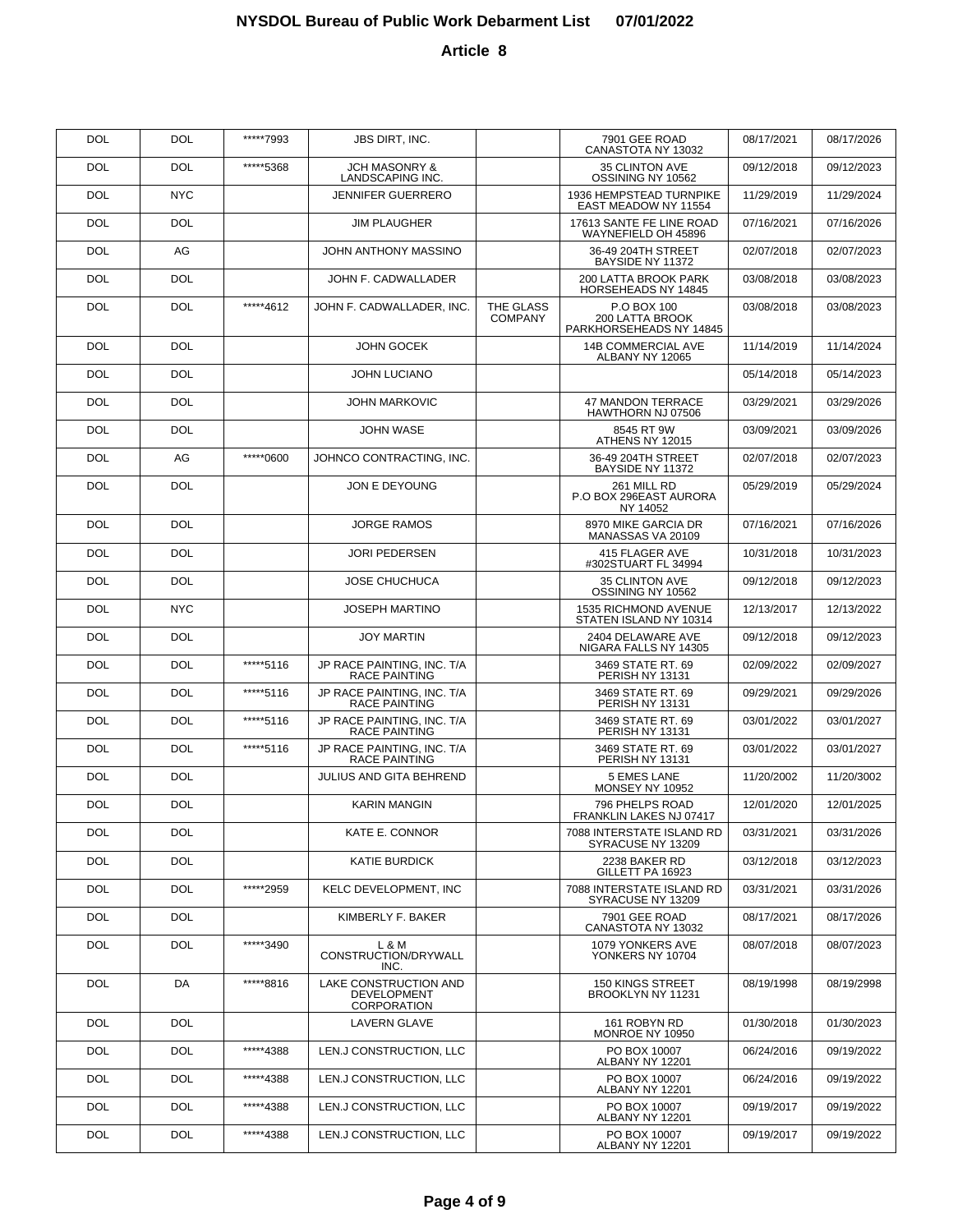| <b>DOL</b> | <b>DOL</b> | *****4388 | LEN.J CONSTRUCTION, LLC                       | PO BOX 10007<br>ALBANY NY 12201                         | 01/17/2017 | 09/19/2022 |
|------------|------------|-----------|-----------------------------------------------|---------------------------------------------------------|------------|------------|
| <b>DOL</b> | <b>DOL</b> | *****4388 | LEN.J CONSTRUCTION, LLC                       | PO BOX 10007<br>ALBANY NY 12201                         | 09/19/2017 | 09/19/2022 |
| <b>DOL</b> | <b>DOL</b> | *****4388 | LEN.J CONSTRUCTION, LLC                       | PO BOX 10007<br>ALBANY NY 12201                         | 09/19/2017 | 09/19/2022 |
| <b>DOL</b> | <b>DOL</b> | *****4388 | LEN.J CONSTRUCTION, LLC                       | PO BOX 10007<br>ALBANY NY 12201                         | 08/14/2017 | 09/19/2022 |
| <b>DOL</b> | <b>DOL</b> |           | <b>LEROY NELSON JR</b>                        | PO BOX 10007<br>ALBANY NY 12201                         | 09/19/2017 | 09/19/2022 |
| <b>DOL</b> | <b>DOL</b> |           | <b>LEROY NELSON JR</b>                        | PO BOX 10007<br>ALBANY NY 12201                         | 09/19/2017 | 09/19/2022 |
| <b>DOL</b> | <b>DOL</b> |           | <b>LEROY NELSON JR</b>                        | PO BOX 10007<br>ALBANY NY 12201                         | 09/19/2017 | 09/19/2022 |
| <b>DOL</b> | <b>DOL</b> |           | <b>LEROY NELSON JR</b>                        | PO BOX 10007<br>ALBANY NY 12201                         | 09/19/2017 | 09/19/2022 |
| <b>DOL</b> | <b>DOL</b> |           | <b>LEROY NELSON JR</b>                        | PO BOX 10007<br>ALBANY NY 12201                         | 08/14/2017 | 08/14/2022 |
| <b>DOL</b> | <b>DOL</b> |           | <b>LEROY NELSON JR</b>                        | PO BOX 10007<br>ALBANY NY 12201                         | 01/17/2017 | 09/19/2022 |
| <b>DOL</b> | AG         | *****3291 | LINTECH ELECTRIC, INC.                        | 3006 TILDEN AVE<br>BROOKLYN NY 11226                    | 02/16/2022 | 02/16/2027 |
| <b>DOL</b> | DA         | *****4460 | LONG ISLAND GLASS &<br>STOREFRONTS, LLC       | 4 MANHASSET TRL<br><b>RIDGE NY 11961</b>                | 09/06/2018 | 09/06/2023 |
| <b>DOL</b> | AG         | *****4216 | LOTUS-C CORP.                                 | 81-06 34TH AVENUE<br>APT. 6EJACKSON HEIGHTS NY<br>11372 | 02/07/2018 | 02/07/2023 |
| <b>DOL</b> | <b>DOL</b> |           | LOUIS A. CALICCHIA                            | 1223 PARK ST.<br>PEEKSKILL NY 10566                     | 05/17/2021 | 05/17/2026 |
| <b>DOL</b> | <b>NYC</b> |           | LUBOMIR PETER SVOBODA                         | 27 HOUSMAN AVE<br>STATEN ISLAND NY 10303                | 12/26/2019 | 12/26/2024 |
| <b>DOL</b> | <b>NYC</b> |           | M & L STEEL & ORNAMENTAL<br><b>IRON CORP.</b> | 27 HOUSMAN AVE<br>STATEN ISLAND NY 10303                | 12/26/2019 | 12/26/2024 |
| <b>DOL</b> | DOL        | *****2196 | MAINSTREAM SPECIALTIES,<br>INC.               | 11 OLD TOWN RD<br>SELKIRK NY 12158                      | 02/02/2021 | 02/02/2026 |
| <b>DOL</b> | DA         |           | <b>MANUEL P TOBIO</b>                         | <b>150 KINGS STREET</b><br>BROOKLYN NY 14444            | 08/19/1998 | 08/19/2998 |
| <b>DOL</b> | DA         |           | <b>MANUEL TOBIO</b>                           | <b>150 KINGS STREET</b><br>BROOKLYN NY 11231            | 08/19/1998 | 08/19/2998 |
| <b>DOL</b> | <b>NYC</b> |           | <b>MAREK FABIJANOWSKI</b>                     | 50 MAIN ST<br>WHITE PLAINS NY 10606                     | 01/04/2019 | 01/04/2024 |
| <b>DOL</b> | <b>NYC</b> |           | <b>MARIA NUBILE</b>                           | 84-22 GRAND AVENUE<br>ELMHURST NY 11373                 | 03/10/2020 | 03/10/2025 |
| <b>DOL</b> | DOL        |           | MASONRY CONSTRUCTION,<br>INC.                 | 442 ARMONK RD<br>MOUNT KISCO NY 10549                   | 06/12/2018 | 06/12/2023 |
| <b>DOL</b> | DOL        | *****3333 | MASONRY INDUSTRIES, INC.                      | 442 ARMONK RD<br>MOUNT KISCO NY 10549                   | 06/12/2018 | 06/12/2023 |
| <b>DOL</b> | <b>NYC</b> |           | <b>MATINA KARAGIANNIS</b>                     | 97-18 50TH AVE<br>CORONA NY 11368                       | 04/19/2018 | 04/19/2023 |
| DOL        | DOL        |           | <b>MATTHEW P. KILGORE</b>                     | 4156 WILSON ROAD EAST<br><b>TABERG NY 13471</b>         | 03/26/2019 | 03/26/2024 |
| DOL        | <b>DOL</b> |           | <b>MAURICE GAWENO</b>                         | 442 ARMONK RD<br>MOUNT KISCO NY 10549                   | 06/12/2018 | 06/12/2023 |
| DOL        | DOL        |           | MICHAEL LENIHAN                               | 1079 YONKERS AVE<br>UNIT 4YONKERS NY 10704              | 08/07/2018 | 08/07/2023 |
| DOL        | AG         |           | MICHAEL RIGLIETTI                             | 31 BAY ST<br>BROOKLYN NY 11231                          | 03/28/2018 | 03/28/2023 |
| DOL        | DOL        | *****4829 | MILESTONE ENVIRONMENTAL<br><b>CORPORATION</b> | 704 GINESI DRIVE<br>SUITE 29MORGANVILLE NJ<br>07751     | 04/10/2019 | 04/10/2024 |
| <b>DOL</b> | <b>NYC</b> | *****9926 | <b>MILLENNIUM FIRE</b><br>PROTECTION, LLC     | 325 W. 38TH STREET<br>SUITE 204NEW YORK NY<br>10018     | 11/14/2019 | 11/14/2024 |
| <b>DOL</b> | <b>NYC</b> | *****0627 | MILLENNIUM FIRE SERVICES,<br><b>LLC</b>       | 14 NEW DROP LNE<br>2ND FLOORSTATEN ISLAND<br>NY 10306   | 11/14/2019 | 11/14/2024 |
| <b>DOL</b> | AG         |           | <b>MSR ELECTRICAL</b><br>CONSTRUCTION CORP.   | 31 BAY ST<br>BROOKLYN NY 11231                          | 03/28/2018 | 03/28/2023 |
| <b>DOL</b> | <b>NYC</b> |           | MUHAMMED A. HASHEM                            | 524 MCDONALD AVENUE<br>BROOKLYN NY 11218                | 09/17/2020 | 09/17/2025 |
| <b>DOL</b> | <b>NYC</b> |           | NAMOW, INC.                                   | 84-22 GRAND AVENUE<br>ELMHURST NY 11373                 | 03/10/2020 | 03/10/2025 |
| <b>DOL</b> | DA         | *****9786 | NATIONAL INSULATION & GC<br><b>CORP</b>       | 180 MILLER PLACE<br>HICKSVILLE NY 11801                 | 12/12/2018 | 12/12/2023 |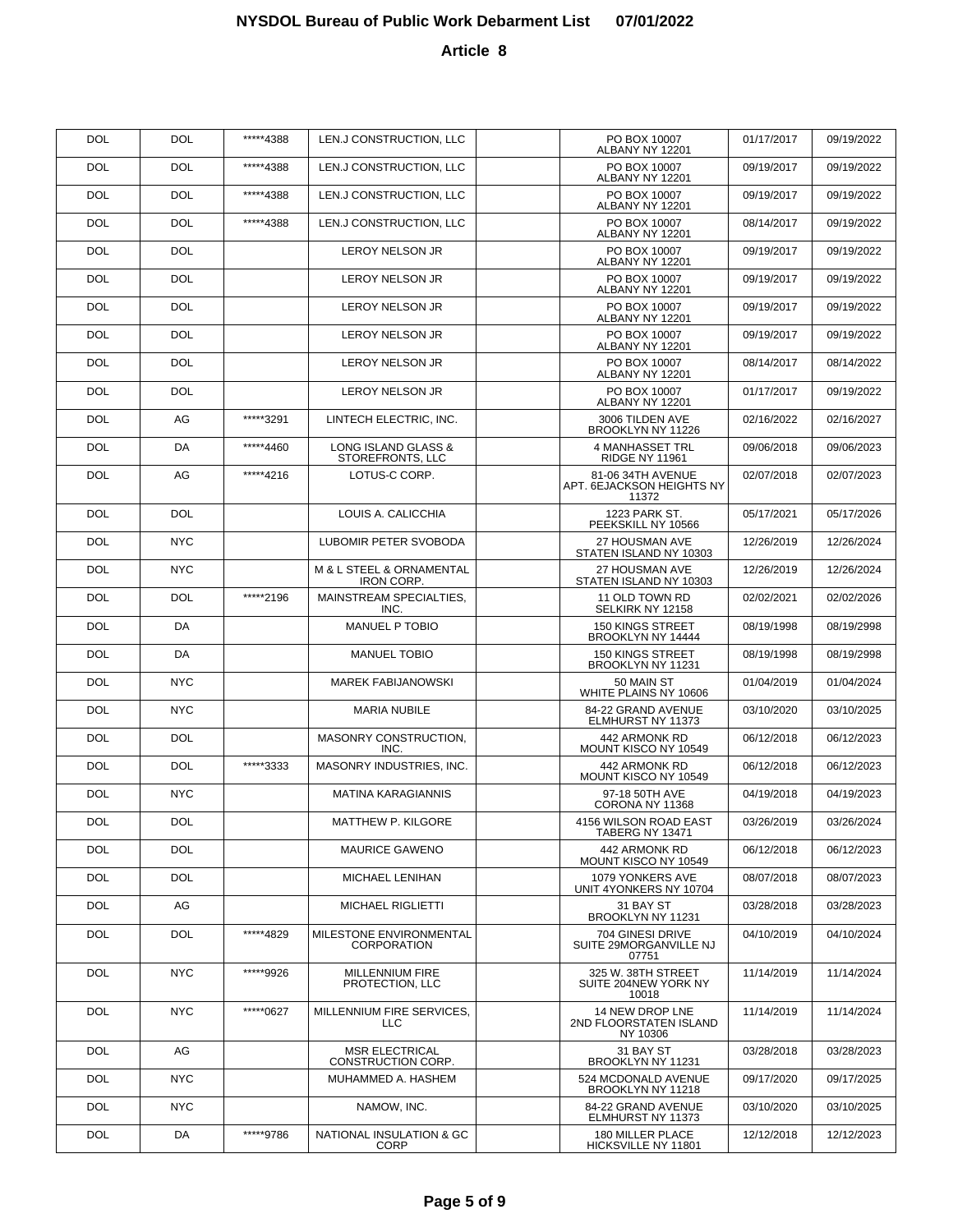| DOL        | <b>DOL</b> | *****3684 | <b>NATIONAL LAWN</b><br>SPRINKLERS, INC.         |                                           | 645 N BROADWAY<br>WHITE PLAINS NY 10603                  | 05/14/2018 | 05/14/2023 |
|------------|------------|-----------|--------------------------------------------------|-------------------------------------------|----------------------------------------------------------|------------|------------|
| DOL        | <b>DOL</b> |           | NICHOLE E. FRASER A/K/A<br>NICHOLE RACE          |                                           | 3469 STATE RT. 69<br>PERISH NY 13131                     | 03/01/2022 | 03/01/2027 |
| DOL        | <b>DOL</b> |           | NICHOLE E. FRASER A/K/A<br>NICHOLE RACE          |                                           | 3469 STATE RT. 69<br>PERISH NY 13131                     | 09/29/2021 | 09/29/2026 |
| DOL        | <b>DOL</b> |           | NICHOLE E. FRASER A/K/A<br>NICHOLE RACE          |                                           | 3469 STATE RT. 69<br>PERISH NY 13131                     | 02/09/2022 | 02/09/2027 |
| DOL        | <b>DOL</b> | *****7429 | NICOLAE I. BARBIR                                | <b>BESTUCCO</b><br>CONSTRUCTI<br>ON, INC. | 444 SCHANTZ ROAD<br>ALLENTOWN PA 18104                   | 09/17/2020 | 09/17/2025 |
| <b>DOL</b> | <b>DOL</b> | *****1845 | OC ERECTERS, LLC A/K/A OC<br>ERECTERS OF NY INC. |                                           | 1207 SW 48TH TERRACE<br>DEERFIELD BEACH FL 33442         | 01/16/2018 | 01/16/2023 |
| <b>DOL</b> | <b>DOL</b> |           | PAULINE CHAHALES                                 |                                           | 935 S LAKE BLVD<br>MAHOPAC NY 10541                      | 03/02/2021 | 03/02/2026 |
| <b>DOL</b> | <b>DOL</b> |           | PETER STEVENS                                    |                                           | 11 OLD TOWN ROAD<br>SELKIRK NY 12158                     | 02/02/2021 | 02/02/2026 |
| <b>DOL</b> | <b>DOL</b> | *****0466 | PRECISION BUILT FENCES,<br>INC.                  |                                           | 1617 MAIN ST<br>PEEKSKILL NY 10566                       | 03/03/2020 | 03/03/2025 |
| <b>DOL</b> | <b>NYC</b> |           | RASHEL CONSTRUCTION<br><b>CORP</b>               |                                           | 524 MCDONALD AVENUE<br>BROOKLYN NY 11218                 | 09/17/2020 | 09/17/2025 |
| <b>DOL</b> | <b>DOL</b> | *****1068 | <b>RATH MECHANICAL</b><br>CONTRACTORS, INC.      |                                           | 24 ELDOR AVENUE<br>NEW CITY NY 10956                     | 02/03/2020 | 02/03/2025 |
| <b>DOL</b> | <b>DOL</b> | *****2633 | <b>RAW POWER ELECTRIC CORP</b>                   |                                           | <b>3 PARK CIRCLE</b><br>MIDDLETOWN NY 10940              | 01/30/2018 | 01/30/2023 |
| <b>DOL</b> | AG         | *****7015 | <b>RCM PAINTING INC.</b>                         |                                           | 69-06 GRAND AVENUE<br>2ND FLOORMASPETH NY<br>11378       | 02/07/2018 | 02/07/2023 |
| <b>DOL</b> | DA         | *****7559 | REGAL CONTRACTING INC.                           |                                           | 24 WOODBINE AVE<br>NORTHPORT NY 11768                    | 10/01/2020 | 10/01/2025 |
| <b>DOL</b> | <b>DOL</b> |           | <b>REGINALD WARREN</b>                           |                                           | 161 ROBYN RD<br>MONROE NY 10950                          | 01/30/2018 | 01/30/2023 |
| <b>DOL</b> | <b>DOL</b> | *****9148 | <b>RICH T CONSTRUCTION</b>                       |                                           | 107 WILLOW WOOD LANE<br>CAMILLUS NY 13031                | 11/13/2018 | 11/13/2023 |
| <b>DOL</b> | <b>DOL</b> |           | RICHARD MACONE                                   |                                           | 8617 THIRD AVE<br>BROOKLYN NY 11209                      | 09/17/2018 | 09/17/2023 |
| <b>DOL</b> | <b>DOL</b> |           | <b>RICHARD REGGIO</b>                            |                                           | 1617 MAIN ST<br>PEEKSKILL NY 10566                       | 03/03/2020 | 03/03/2025 |
| <b>DOL</b> | <b>DOL</b> | *****9148 | <b>RICHARD TIMIAN</b>                            | RICH T<br><b>CONSTRUCTI</b><br><b>ON</b>  | 108 LAMONT AVE<br>SYRACUSE NY 13209                      | 10/16/2018 | 10/16/2023 |
| <b>DOL</b> | <b>DOL</b> |           | RICHARD TIMIAN JR.                               |                                           | 108 LAMONT AVE<br>SYRACUSE NY 13209                      | 10/16/2018 | 10/16/2023 |
| DOL        | <b>DOL</b> |           | RICHARD TIMIAN JR.                               |                                           | 108 LAMONT AVE<br>SYRACUSE NY 13209                      | 11/13/2018 | 11/13/2023 |
| DOL        | <b>DOL</b> |           | ROBBYE BISSESAR                                  |                                           | 89-51 SPRINGFIELD BLVD<br>QUEENS VILLAGE NY 11427        | 01/11/2003 | 01/11/3003 |
| DOL        | <b>DOL</b> |           | ROBERT A. VALERINO                               |                                           | 3841 LANYARD COURT<br>NEW PORT RICHEY FL 34652           | 07/09/2019 | 07/09/2024 |
| <b>DOL</b> | <b>DOL</b> |           | <b>ROBERT BRUNO</b>                              |                                           | 5 MORNINGSIDE DRIVE<br>AUBURN NY 13021                   | 05/28/2019 | 05/28/2024 |
| <b>DOL</b> | DOL        |           | <b>RODERICK PUGH</b>                             |                                           | 404 OAK ST<br>SUITE 101SYRACUSE NY<br>13203              | 07/23/2018 | 07/23/2023 |
| <b>DOL</b> | <b>DOL</b> | *****4880 | RODERICK PUGH<br>CONSTRUCTION INC.               |                                           | 404 OAK ST<br>SUITE 101SYRACUSE NY<br>13203              | 07/23/2018 | 07/23/2023 |
| <b>DOL</b> | <b>DOL</b> |           | ROMEO WARREN                                     |                                           | 161 ROBYN RD<br>MONROE NY 10950                          | 01/30/2018 | 01/30/2023 |
| <b>DOL</b> | <b>DOL</b> |           | RONALD MESSEN                                    |                                           | 14B COMMERCIAL AVE<br>ALBANY NY 12065                    | 11/14/2019 | 11/14/2024 |
| <b>DOL</b> | <b>DOL</b> |           | ROSEANNE CANTISANI                               |                                           |                                                          | 06/12/2018 | 06/12/2023 |
| <b>DOL</b> | <b>DOL</b> | *****1365 | S & L PAINTING, INC.                             |                                           | <b>11 MOUNTAIN ROAD</b><br>P.O BOX 408MONROE NY<br>10950 | 03/20/2019 | 03/20/2024 |
| <b>DOL</b> | DOL        | *****7730 | S C MARTIN GROUP INC.                            |                                           | 2404 DELAWARE AVE<br>NIAGARA FALLS NY 14305              | 09/12/2018 | 09/12/2023 |
| <b>DOL</b> | DOL        |           | SAL FRESINA MASONRY<br>CONTRACTORS, INC.         |                                           | 1935 TEALL AVENUE<br>SYRACUSE NY 13206                   | 07/16/2021 | 07/16/2026 |
| DOL        | DOL        |           | <b>SAL MASONRY</b><br>CONTRACTORS, INC.          |                                           | (SEE COMMENTS)<br>SYRACUSE NY 13202                      | 07/16/2021 | 07/16/2026 |
| <b>DOL</b> | DOL        | *****9874 | SALFREE ENTERPRISES INC                          |                                           | <b>P.O BOX 14</b><br>2821 GARDNER RDPOMPEI NY<br>13138   | 07/16/2021 | 07/16/2026 |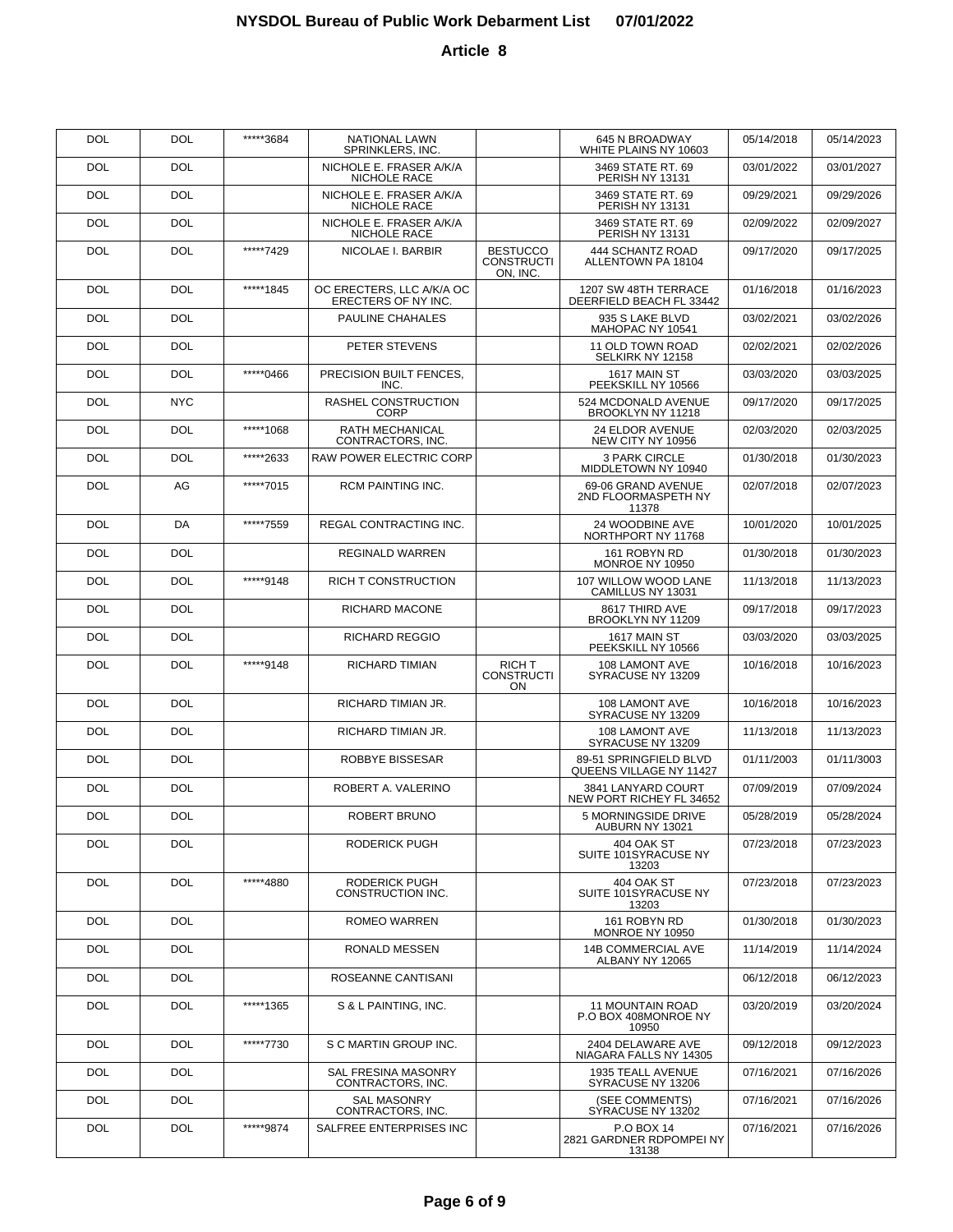| <b>DOL</b> | <b>DOL</b> |           | SALVATORE A FRESINA A/K/A<br><b>SAM FRESINA</b>                |                                                      | 107 FACTORY AVE<br>P.O BOX 11070SYRACUSE NY<br>13218         | 07/16/2021 | 07/16/2026 |
|------------|------------|-----------|----------------------------------------------------------------|------------------------------------------------------|--------------------------------------------------------------|------------|------------|
| DOL        | <b>DOL</b> |           | <b>SAM FRESINA</b>                                             |                                                      | 107 FACTORY AVE<br>P.O BOX 11070SYRACUSE NY<br>13218         | 07/16/2021 | 07/16/2026 |
| <b>DOL</b> | <b>NYC</b> | *****0349 | SAM WATERPROOFING INC                                          |                                                      | 168-42 88TH AVENUE<br>APT.1 AJAMAICA NY 11432                | 11/20/2019 | 11/20/2024 |
| <b>DOL</b> | <b>NYC</b> |           | SANDEEP BOPARAI                                                |                                                      | 185-06 56TH AVE<br>FRESH MEADOW NY 11365                     | 10/17/2017 | 10/17/2022 |
| <b>DOL</b> | <b>NYC</b> | *****1130 | <b>SCANA CONSTRUCTION</b><br>CORP.                             |                                                      | 863 WASHINGTON STREET<br>FRANKLIN SQUARE NY 11010            | 03/10/2020 | 03/10/2025 |
| <b>DOL</b> | <b>DOL</b> | *****2045 | <b>SCOTT DUFFIE</b>                                            | <b>DUFFIE'S</b><br>ELECTRIC,<br>INC.                 | P.O BOX 111<br>CORNWALL NY 12518                             | 03/03/2020 | 03/03/2025 |
| <b>DOL</b> | <b>DOL</b> |           | <b>SCOTT DUFFIE</b>                                            |                                                      | P.O BOX 111<br>CORNWALL NY 12518                             | 03/03/2020 | 03/03/2025 |
| <b>DOL</b> | <b>NYC</b> | *****6597 | SHAIRA CONSTRUCTION<br>CORP.                                   |                                                      | 421 HUDSON STREET<br>SUITE C5NEW YORK NY 10014               | 02/20/2019 | 02/20/2024 |
| <b>DOL</b> | <b>DOL</b> | *****1961 | <b>SHANE BURDICK</b>                                           | <b>CENTRAL</b><br><b>TRAFFIC</b><br>CONTROL,<br>LLC. | 2238 BAKER ROAD<br>GILLETT PA 16923                          | 03/12/2018 | 03/12/2023 |
| <b>DOL</b> | <b>DOL</b> |           | <b>SHANE BURDICK</b>                                           |                                                      | 2238 BAKER ROAD<br>GILLETT PA 16923                          | 03/12/2018 | 03/12/2023 |
| <b>DOL</b> | <b>DOL</b> |           | <b>SHANE NOLAN</b>                                             |                                                      | 9365 WASHINGTON ST<br>LOCKPORT IL 60441                      | 07/23/2018 | 07/23/2023 |
| <b>DOL</b> | <b>DOL</b> |           | <b>SHULEM LOWINGER</b>                                         |                                                      | <b>11 MOUNTAIN ROAD</b><br>28 VAN BUREN DRMONROE<br>NY 10950 | 03/20/2019 | 03/20/2024 |
| <b>DOL</b> | <b>DOL</b> | *****0816 | SOLAR ARRAY SOLUTIONS,<br><b>LLC</b>                           |                                                      | 9365 WASHINGTON ST<br>LOCKPORT IL 60441                      | 07/23/2018 | 07/23/2023 |
| <b>DOL</b> | <b>DOL</b> | *****0440 | SOLAR GUYS INC.                                                |                                                      | 8970 MIKE GARCIA DR<br>MANASSAS VA 20109                     | 07/16/2021 | 07/16/2026 |
| <b>DOL</b> | <b>NYC</b> |           | SOMATIE RAMSUNAHAI                                             |                                                      | 115-46 132ND ST<br>SOUTH OZONE PARK NY<br>11420              | 09/17/2020 | 09/17/2025 |
| DOL        | <b>DOL</b> | *****2221 | SOUTH BUFFALO ELECTRIC,<br>INC.                                |                                                      | 1250 BROADWAY ST<br>BUFFALO NY 14212                         | 02/03/2020 | 02/03/2025 |
| DOL        | <b>DOL</b> | *****3661 | SPANIER BUILDING<br><b>MAINTENANCE CORP</b>                    |                                                      | 200 OAK DRIVE<br>SYOSSET NY 11791                            | 03/14/2022 | 03/14/2027 |
| DOL        | <b>DOL</b> |           | STANADOS KALOGELAS                                             |                                                      | 485 RAFT AVENUE<br>HOLBROOK NY 11741                         | 10/19/2021 | 10/19/2026 |
| DOL        | DOL        | *****3496 | STAR INTERNATIONAL INC                                         |                                                      | 89-51 SPRINGFIELD BLVD<br>QUEENS VILLAGE NY 11427            | 08/11/2003 | 08/11/3003 |
| DOL        | DOL        | *****6844 | STEAM PLANT AND CHX<br>SYSTEMS INC.                            |                                                      | 14B COMMERCIAL AVENUE<br>ALBANY NY 12065                     | 11/14/2019 | 11/14/2024 |
| DOL        | DOL        | *****9933 | <b>STEED GENERAL</b><br>CONTRACTORS, INC.                      |                                                      | 1445 COMMERCE AVE<br><b>BRONX NY 10461</b>                   | 05/30/2019 | 05/30/2024 |
| DOL        | <b>DOL</b> | *****9528 | STEEL-IT, LLC.                                                 |                                                      | 17613 SANTE FE LINE ROAD<br>WAYNESFIELD OH 45896             | 07/16/2021 | 07/16/2026 |
| <b>DOL</b> | DOL.       |           | STEFANOS PAPASTEFANOU,<br>JR. A/K/A STEVE<br>PAPASTEFANOU, JR. |                                                      | 256 WEST SADDLE RIVER RD<br>UPPER SADDLE RIVER NJ<br>07458   | 05/30/2019 | 05/30/2024 |
| <b>DOL</b> | <b>DOL</b> |           | <b>STEVE TATE</b>                                              |                                                      | 415 FLAGER AVE<br>#302STUART FL 34994                        | 10/31/2018 | 10/31/2023 |
| <b>DOL</b> | <b>DOL</b> |           | <b>STEVEN MARTIN</b>                                           |                                                      | 2404 DELWARE AVE<br>NIAGARA FALLS NY 14305                   | 09/12/2018 | 09/12/2023 |
| <b>DOL</b> | <b>DOL</b> | *****3800 | SUBURBAN RESTORATION<br>CO. INC.                               |                                                      | 5-10 BANTA PLACE<br>FAIR LAWN PLACE NJ 07410                 | 03/29/2021 | 03/29/2026 |
| <b>DOL</b> | NYC.       | *****5863 | SUKHMANY CONSTRUCTION.<br>INC.                                 |                                                      | 185-06 56TH AVE<br>FRESH MEADOW NY 11365                     | 10/17/2017 | 10/17/2022 |
| <b>DOL</b> | DOL        | *****1060 | SUNN ENTERPRISES GROUP.<br><b>LLC</b>                          |                                                      | 370 W. PLEASANTVIEW AVE<br>SUITE 2.329HACKENSACK NJ<br>07601 | 02/11/2019 | 02/11/2024 |
| <b>DOL</b> | <b>DOL</b> | *****8209 | SYRACUSE SCALES, INC.                                          |                                                      | 158 SOLAR ST<br>SYRACUSE NY 13204                            | 01/07/2019 | 01/07/2024 |
| <b>DOL</b> | <b>DOL</b> |           | <b>TALAILA OCAMPA</b>                                          |                                                      | 1207 SW 48TH TERRACE<br>DEERFIELD BEACH FL 33442             | 01/16/2018 | 01/16/2023 |
| <b>DOL</b> | <b>DOL</b> |           | <b>TERRY THOMPSON</b>                                          |                                                      | 11371 RIDGE RD<br>WOLCOTT NY 14590                           | 02/03/2020 | 02/03/2025 |
| <b>DOL</b> | <b>DOL</b> | *****9733 | TERSAL CONSTRUCTION<br>SERVICES INC                            |                                                      | 107 FACTORY AVE<br>P.O BOX 11070SYRACUSE NY<br>13208         | 07/16/2021 | 07/16/2026 |
| <b>DOL</b> | <b>DOL</b> |           | TERSAL CONTRACTORS, INC.                                       |                                                      | 221 GARDNER RD<br>P.O BOX 14POMPEI NY 13138                  | 07/16/2021 | 07/16/2026 |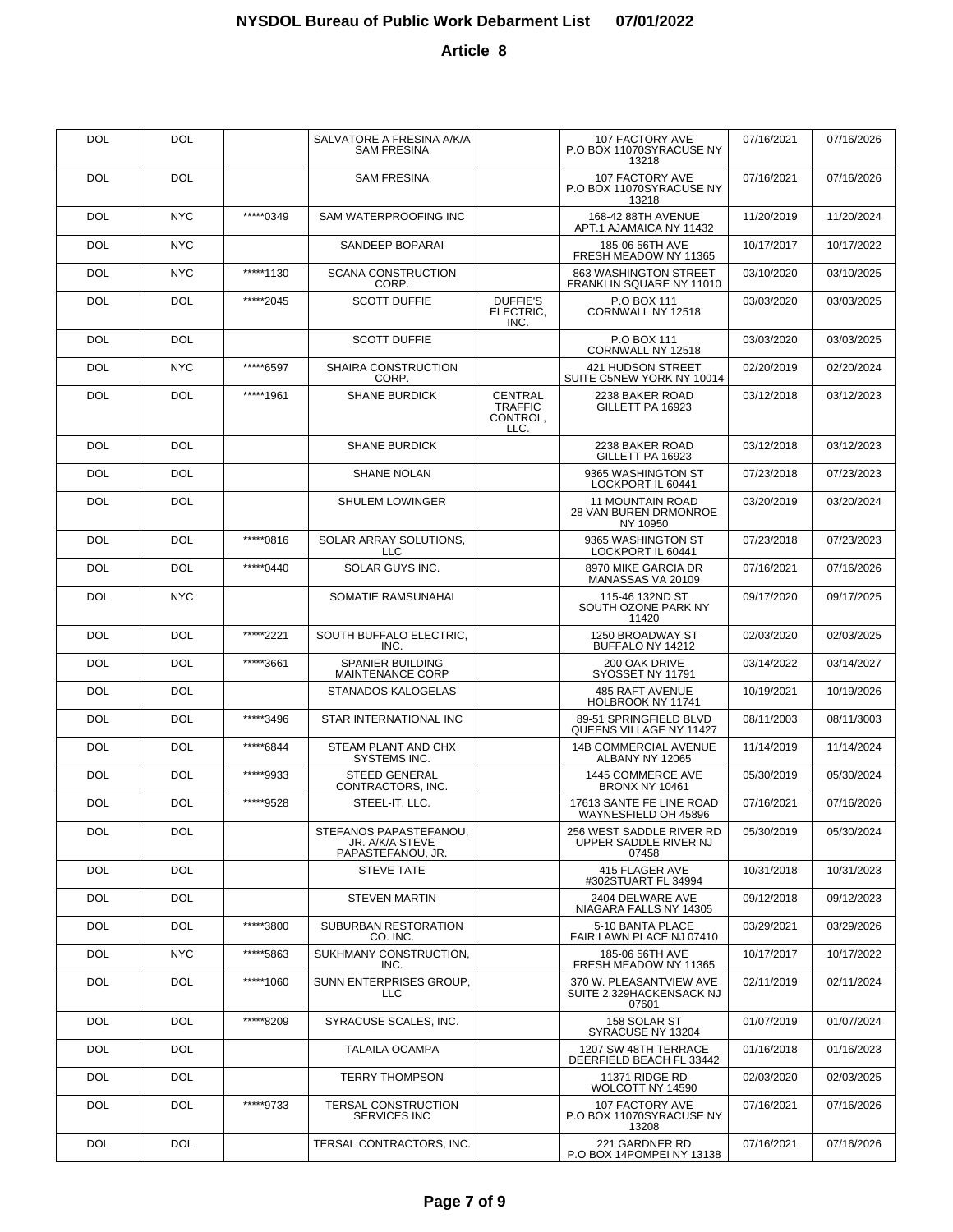| <b>DOL</b> | <b>DOL</b> |           | <b>TERSAL DEVELOPMENT</b><br>CORP.              |                                               | 1935 TEALL AVENUE<br>SYRACUSE NY 13206              | 07/16/2021 | 07/16/2026 |
|------------|------------|-----------|-------------------------------------------------|-----------------------------------------------|-----------------------------------------------------|------------|------------|
| <b>DOL</b> | <b>DOL</b> |           | <b>TEST</b>                                     |                                               | P.O BOX 123<br>ALBANY NY 12204                      | 05/20/2020 | 05/20/2025 |
| DOL        | <b>DOL</b> | *****6789 | <b>TEST1000</b>                                 |                                               | P.O BOX 123<br>ALBANY NY 12044                      | 03/01/2021 | 03/01/2026 |
| DOL        | <b>DOL</b> | *****5766 | THE COKER CORPORATION                           | <b>COKER</b><br><b>CORPORATIO</b><br>N        | 2610 SOUTH SALINA ST<br>SUITE 14SYRACUSE NY 13205   | 12/04/2018 | 12/04/2023 |
| <b>DOL</b> | <b>DOL</b> | *****5766 | THE COKER CORPORATION                           | <b>COKER</b><br>CORPORATIO<br>N               | 2610 SOUTH SALINA ST<br>SUITE 14SYRACUSE NY 13205   | 09/17/2020 | 09/17/2025 |
| <b>DOL</b> | DA         | *****4106 | TRIPLE H CONCRETE CORP                          |                                               | 2375 RAYNOR STREET<br>RONKONKOMA NY 11779           | 08/04/2021 | 08/04/2026 |
| <b>DOL</b> | <b>DOL</b> | *****6392 | V.M.K CORP.                                     |                                               | 8617 THIRD AVE<br>BROOKLYN NY 11209                 | 09/17/2018 | 09/17/2023 |
| <b>DOL</b> | <b>DOL</b> | *****6418 | VALHALLA CONSTRUCTION,<br>LLC.                  |                                               | 796 PHLEPS ROAD<br>FRANKLIN LAKES NJ 07417          | 12/01/2020 | 12/01/2025 |
| <b>DOL</b> | <b>NYC</b> | *****2426 | <b>VICKRAM MANGRU</b>                           | <b>VICK</b><br><b>CONSTRUCTI</b><br><b>ON</b> | 21 DAREWOOD LANE<br>VALLEY STREAM NY 11581          | 09/17/2020 | 09/17/2025 |
| <b>DOL</b> | <b>NYC</b> |           | <b>VICKRAM MANGRU</b>                           |                                               | 21 DAREWOOD LANE<br>VALLEY STREAM NY 11581          | 09/17/2020 | 09/17/2025 |
| <b>DOL</b> | <b>DOL</b> |           | <b>VICTOR ALICANTI</b>                          |                                               | 42-32 235TH ST<br>DOUGLASTON NY 11363               | 01/14/2019 | 01/14/2024 |
| <b>DOL</b> | <b>NYC</b> |           | <b>VIKTAR PATONICH</b>                          |                                               | 2630 CROPSEY AVE<br>BROOKLYN NY 11214               | 10/30/2018 | 10/30/2023 |
| <b>DOL</b> | <b>DOL</b> |           | <b>VIKTORIA RATH</b>                            |                                               | 24 ELDOR AVENUE<br>NEW CITY NY 10956                | 02/03/2020 | 02/03/2025 |
| <b>DOL</b> | <b>NYC</b> |           | VITO GARGANO                                    |                                               | 1535 RICHMOND AVE<br>STATEN ISLAND NY 10314         | 12/13/2017 | 12/13/2022 |
| <b>DOL</b> | <b>NYC</b> | *****3673 | WALTERS AND WALTERS.<br>INC.                    |                                               | <b>465 EAST AND THIRD ST</b><br>MT. VERNON NY 10550 | 09/09/2019 | 09/09/2024 |
| <b>DOL</b> | <b>DOL</b> | *****3296 | WESTERN NEW YORK<br>CONTRACTORS, INC.           |                                               | 3841 LAYNARD COURT<br>NEW PORT RICHEY FL 34652      | 07/09/2019 | 07/09/2024 |
| <b>DOL</b> | <b>DOL</b> |           | WHITE PLAINS CARPENTRY<br><b>CORP</b>           |                                               | 442 ARMONK RD                                       | 06/12/2018 | 06/12/2023 |
| <b>DOL</b> | <b>DOL</b> |           | <b>WILLIAM G. PROERFRIEDT</b>                   |                                               | 85 SPRUCEWOOD ROAD<br>WEST BABYLON NY 11704         | 01/19/2021 | 01/19/2026 |
| <b>DOL</b> | <b>DOL</b> | *****5924 | WILLIAM G. PROPHY, LLC                          | <b>WGP</b><br><b>CONTRACTIN</b><br>G, INC.    | 54 PENTAQUIT AVE<br>BAYSHORE NY 11706               | 01/19/2021 | 01/19/2026 |
| <b>DOL</b> | <b>DOL</b> | *****4043 | <b>WINDSHIELD INSTALLATION</b><br>NETWORK, INC. |                                               | <b>200 LATTA BROOK PARK</b><br>HORSEHEADS NY 14845  | 03/08/2018 | 03/08/2023 |
| <b>DOL</b> | <b>DOL</b> | *****4730 | <b>XGD SYSTEMS, LLC</b>                         | <b>TDI GOLF</b>                               | 415 GLAGE AVE<br>#302STUART FL 34994                | 10/31/2018 | 10/31/2023 |
| <b>DOL</b> | <b>NYC</b> |           | <b>ZAKIR NASEEM</b>                             |                                               | 30 MEADOW ST<br>BROOKLYN NY 11206                   | 10/10/2017 | 10/10/2022 |
| <b>DOL</b> | <b>NYC</b> | *****8277 | ZHN CONTRACTING CORP                            |                                               | 30 MEADOW ST<br>BROOKLYN NY 11206                   | 10/10/2017 | 10/10/2022 |